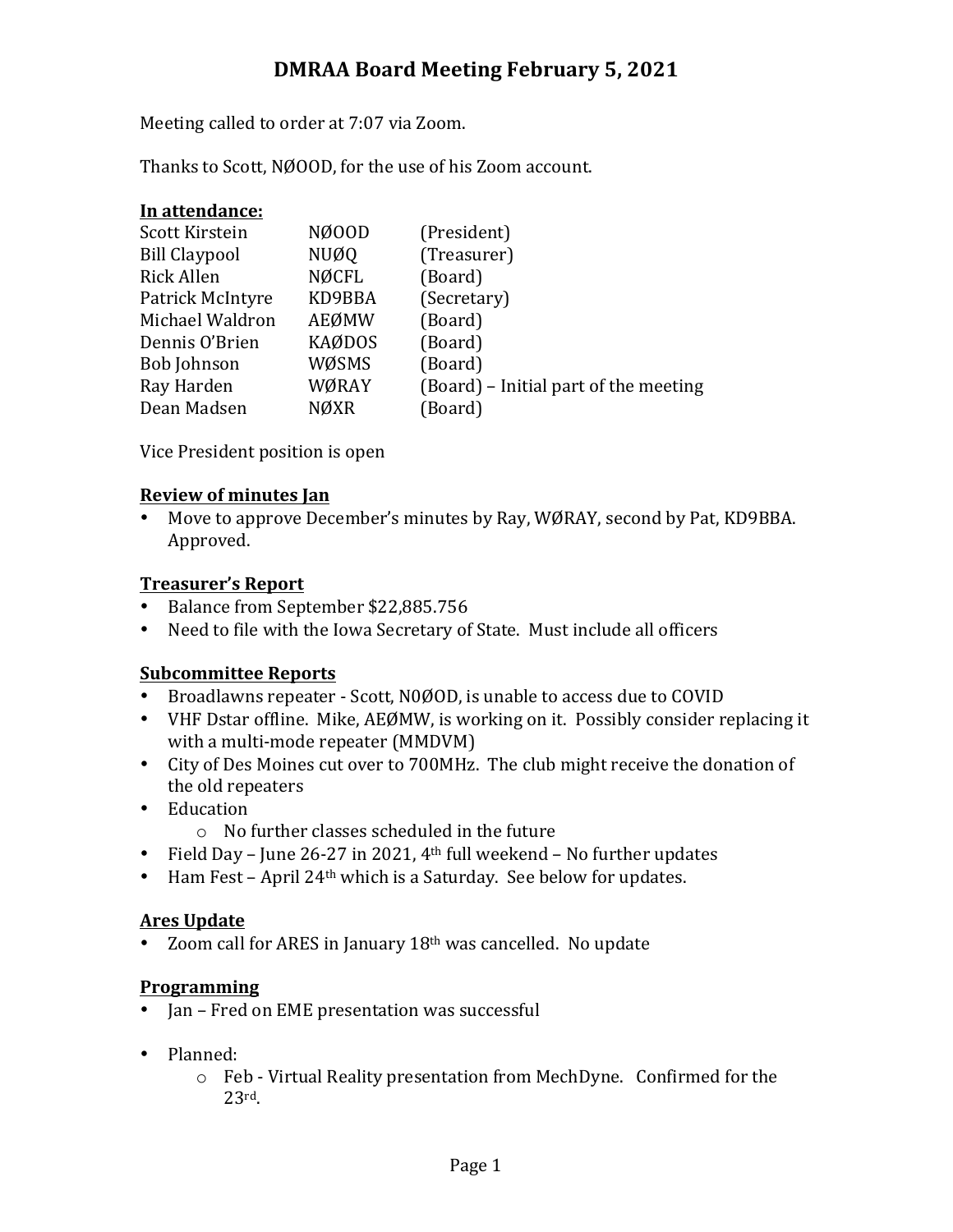# **DMRAA Board Meeting February 5, 2021**

- $\circ$  March (tentative) National weather service storm spotting. Need to confirm with NWS.
- Other possible programs:
	- $\circ$  Rick, NØCFL, to present information on the Volunteer Examiner Program
	- o Pat, KD9BBA Presentation on ADSB and aviation?
- Other Ideas:
	- $\circ$  Personal projects that people are working on?
	- o Members give Virtual HAM Shack Tour

#### **Fort Des Moines**

- Kevin N0IWT Kevin Farnsley donated an Icom 718 and power supply
- Fusion radio available
- No further work has performed on the tower
- Plan is to erect the tower in the spring
- Going forward:
	- $\circ$  Ground anchors purchased Tom may need to be reimbursed
	- $\circ$  Re-use guy wire and turn buckles
	- $\circ$  May need to purchase 40m kit for the cushcraft beam
	- $\circ$  Rotor and hardware is in hand. May need misc hardware.
	- $\circ$  Tom, N0FN, has resigned. Dennis', KAØDOS, situation has changed which leaves Bob, WØSMS
	- $\circ$  Will need to involve others to finish.
	- $\circ$  Status of the club and the Fort now that Tom W is no longer part of the club.
- Fort board has been very positive towards the club. Below is Dennis', KA0DOS, report from the Fort Des Moines' board meeting dated January  $9<sup>th</sup>$ , 2021:

There was only one agenda item for this meeting, other than approving minutes from the previous board meeting. The agenda item was to discuss and make recommendations for action on a list of 17 questions or requirements that need to be addressed in order to qualify for receipt of the second installment (\$75K) of the Dahl Trust grant to the Museum. The topics ranged from recruiting and training docents, repair/maintenance of the HVAC system, maintaining the website, and fund raising/grant applications. Nothing controversial, in our opinion. Both Bob and I were present and participated in the meeting. The Board Chairman, Matthew Harvey, often refers to both of us as valued contributors, essentially de facto board members. Tom Weaver is a regular Board member.

There has never been any negative comments regarding DMRAA activities at the Museum. Quite the opposite. One topic discussed today was future public events at the Museum. Our Field Day, license classes, and special operating events, like Massing of the Colors (2018), were all praised for contributing to Museum activities. Chairman Harvey asked about progress on our tower project and Bob summarized the work that was accomplished before cold weather arrived. The meeting ended with positive views about the future.

### **Hamfest Committee** – No update

- DMRAA 2021 Hamfest date of Saturday, April 24<sup>th</sup> is reserved
- Discussion of whether to have the Hamfest or not.
- Continue to pursue hamfest/tailgate at Fort Des Moines
- It was agreed that the club should let contract go at fairgrounds
- Pat, KD9BBA, to call Associated to check their interest on the date and willingness to participate